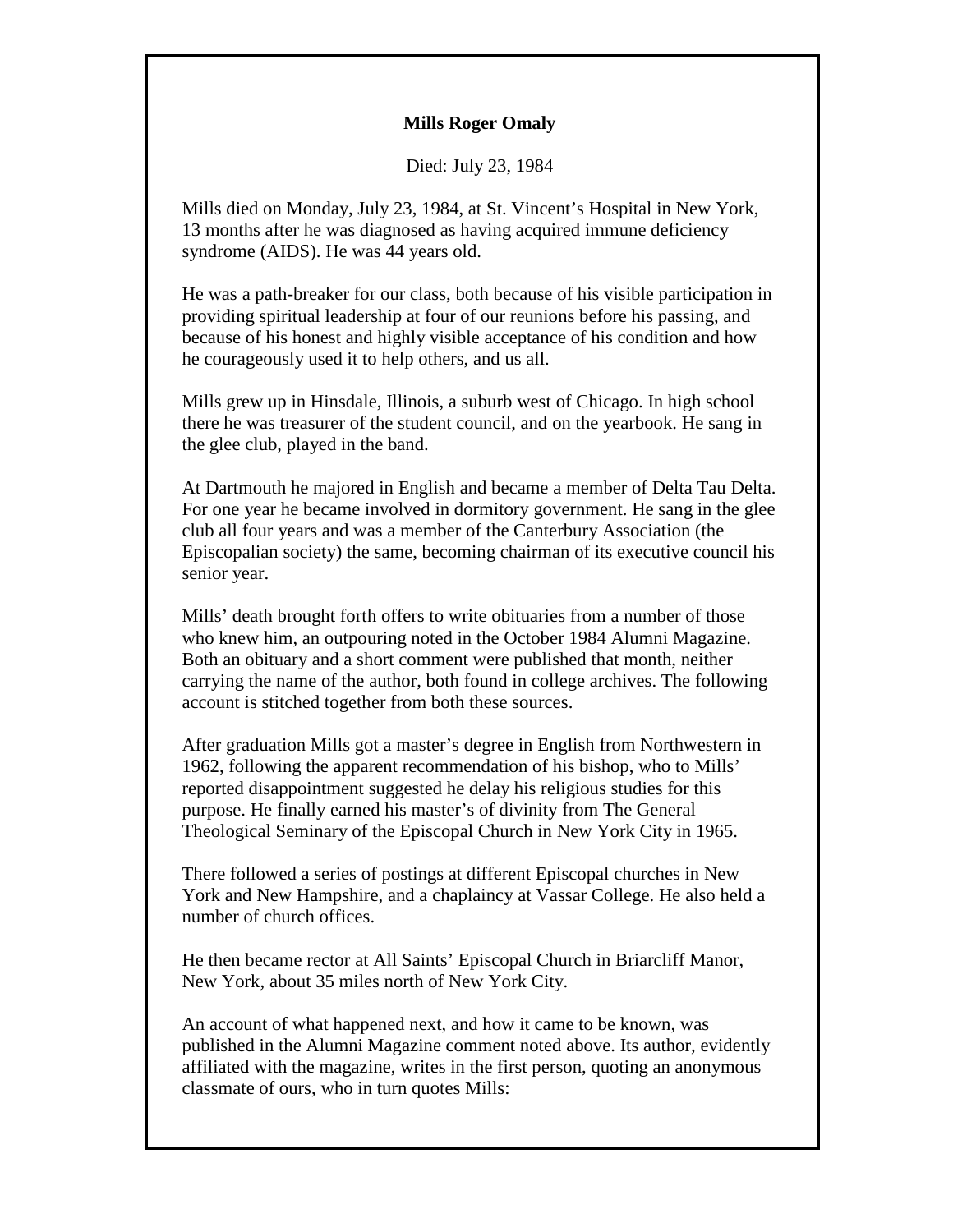"Unusually I had several offers of obituaries and more material than I could fit in. Furthermore, Mills was 'entirely ready to tell about his life on the grounds that it might be instructive,' according to one classmate, who asked that his name not be used on the grounds that the rest of us might conclude that he, too, was homosexual. Here is part of the obituary that he [the classmate] prepared:

'Just six months after taking the post (as rector of All Saints' in Briarcliff Manor), Mills found he was suffering from AIDS. Fearing that general knowledge that Mills was a homosexual and an AIDS carrier would cause mass flight from the church, the Vestry of All Saints' asked for and received his resignation, though voting to continue his salary until his future plans took shape.

Mills founds in those few weeks some joy and much despair. The joyful part came from taking part in a parade immediately after preaching his final sermon. 'I jumped in my car and raced to New York City to join 150,000 others in the annual Gay Pride Day parade. I marched in my clerical collar. It was the first time I was completely 'out' as a gay person. It made me feel like a real human being,' [Mills is quoted as saying].

The despair of being rejected by his church and the awesome realization that he had an inevitably fatal disease pulled him down. So did his conversations with his former wife who had only recently learned of his homosexuality. 'Every part of my life has been run asunder,' he said."

It should be noted that the website for All Saints' Episcopal Church in Briarcliff Manor now, more than 25 years later, states: "We welcome all, young and old, singles and couples, gay and straight, traditional and nontraditional families, the certain and the questioning, and those of every ethnic and religious background."

Mills spent the rest of his professional career, with the encouragement of Paul Moore, bishop of New York, pursuing a ministry amongst AIDS sufferers, working with the Gay Men's Health Crisis Organization, visiting AIDS victims who were hospitalized in New York. Dr. Donald Ginter '62, a fraternity brother of Mills' at Bones Gate, later wrote that "having learned of his fatal illness, Mills devoted his remaining time to educating and comforting those who shared his fate. He called this his 'new ministry,' deftly turning tragedy into hope."

Our anonymous classmate, whose offered obituary is referenced in the comment quoted above, closed the obituary he wrote with the following: